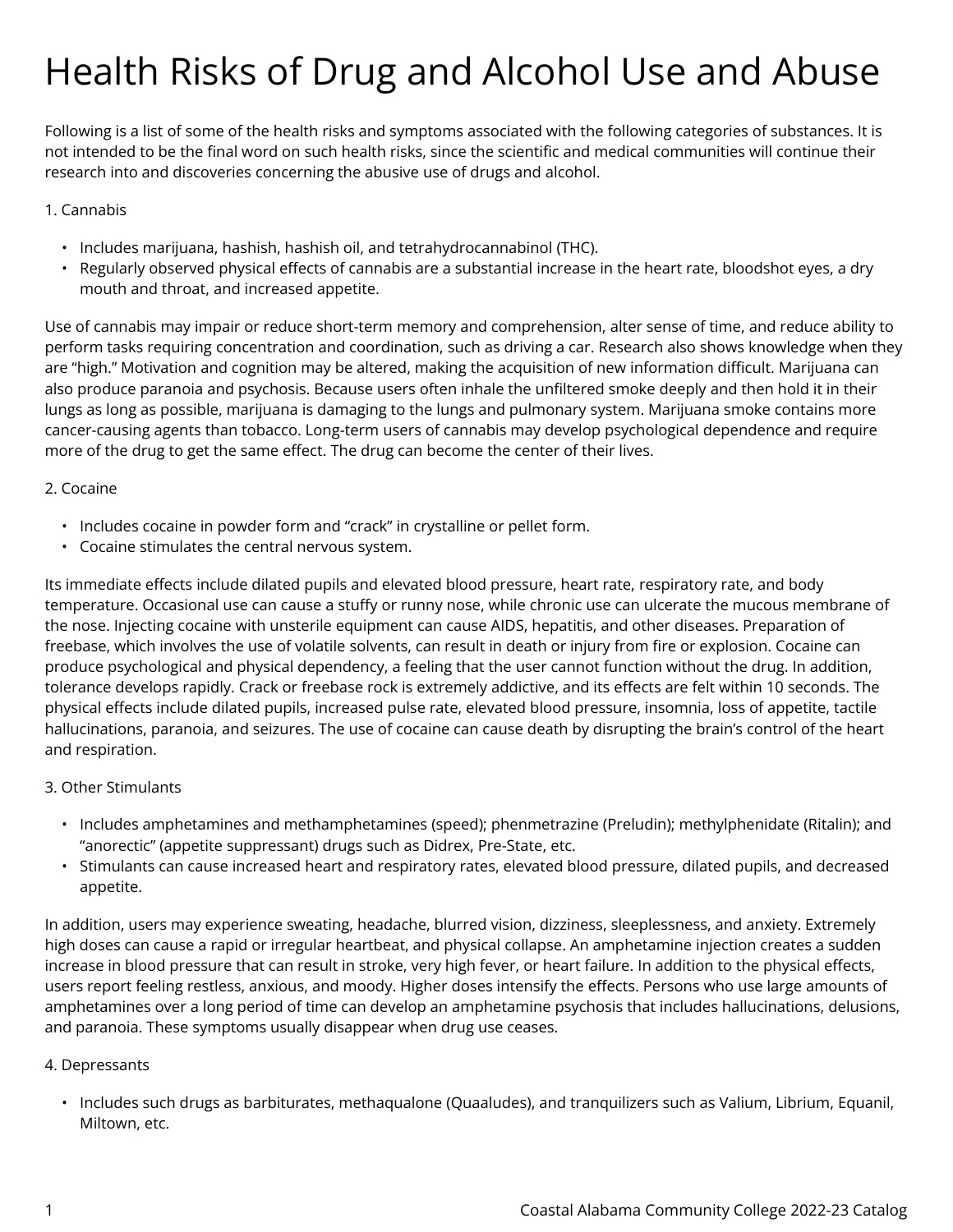• The effects of depressants are in many ways similar to the effects of alcohol. Small amounts can produce calmness and relaxed muscles, but somewhat larger doses can cause slurred speech, staggering gait, and altered perception. Very large doses can cause respiratory depression, coma, and death.

The combination of depressants and alcohol can multiply the effects of the drugs, thereby multiplying the risks. The use of depressants can cause both physical and psychological dependence. Regular use over time may result in a tolerance to the drug, leading the user to increase the quantity consumed. When regular users suddenly stop taking large doses, they may develop withdrawal symptoms ranging from restlessness, insomnia and anxiety to convulsions and death. Babies born to mothers who abuse depressants during pregnancy may be physically dependent on the drugs and show withdrawal symptoms shortly after they are born. Birth defects and behavioral problems also may result.

## 5. Narcotics

- Includes such substances as heroin, morphine, opium, and codeine as well as methadone, meperidine (Demerol), hydromorphine (Dilaudin), and such drugs as Percocet, Percodan, Darvon, Talwin, etc.
- Narcotics initially produce a feeling of euphoria that often is followed by drowsiness, nausea, and vomiting. Users also may experience constricted pupils, watery eyes, and itching.

An overdose may produce slow and shallow breathing, clammy skin, convulsions, coma, and possibly death. Tolerance to narcotics develops rapidly and dependence is likely. The use of contaminated syringes may result in diseases such as AIDS, endocarditis, and hepatitis. Addiction in pregnant women can lead to premature, stillborn, or addicted infants who experience severe withdrawal symptoms.

### 6. Hallucinogens

• Includes phencyclidine ("PCP"), lysergic acid diethylamide ("LSD"), mescaline, peyote, and psilocybin. ◦ Phencyclidine ("PCP"), interrupts the functions of the neocortex, the section of the brain that controls the intellect and keeps instincts in check.

Because the drug blocks pain receptors, violent PCP episodes may result in self- inflicted injuries. The effects of PCP vary, but users frequently report a sense of distance and estrangement. Time and body movement are slowed down. Muscular coordination worsens and senses are dulled. Speech is blocked and incoherent. Chronic users of PCP report persistent memory problems and speech difficulties. Some of these effects may last six months to a year following prolonged daily use. Mood disorders—depression, anxiety, and violent behavior—also occur. In later stages of chronic use, users often exhibit paranoid and violent behavior and experience hallucinations. Large doses may produce convulsions and coma, heart and lung failure, or ruptured blood vessels in the brain. Lysergic acid ("LSD"), mescaline, and psilocybin cause illusions and hallucinations. The physical effects may include dilated pupils, elevated body temperature, increased heart rate and blood pressure, loss of appetite, sleeplessness, and tremors. Sensations and feelings may change rapidly. It is common to have a bad psychological reaction to LSD, mescaline, or psilocybin. The user may experience panic, confusion, suspicion, anxiety, and loss of control. Delayed effects, or flashbacks, can occur even after use has ceased.

## 7. Inhalants

- Includes such substances as nitrous oxide ("laughing gas"), amyl nitrite, butyl nitrite, chlorohydrocarbons (used in aerosol sprays), and hydrocarbons (found in gasoline, glue, and paint thinner).
- Immediate negative effects of inhalants include nausea, sneezing, coughing, nosebleeds, fatigue, lack of coordination, and loss of appetite.

Solvents and aerosol sprays also decrease the heart and respiratory rates, and impair judgment. Amyl and butyl nitrite cause rapid pulse, headaches, and involuntary passing of urine and feces. Long-term use may result in hepatitis or brain hemorrhage. Deeply inhaling the vapors, or using large amounts over a short period of time, may result in disorientation, violent behavior, unconsciousness, or death. High concentrations of inhalants can cause suffocation by displacing the oxygen in the lungs or by depressing the central nervous system to the point that breathing stops. Long-term use can cause weight loss, fatigue, electrolyte imbalance, and muscle fatigue. Repeated sniffing of concentrated vapors over time can permanently damage the nervous system.